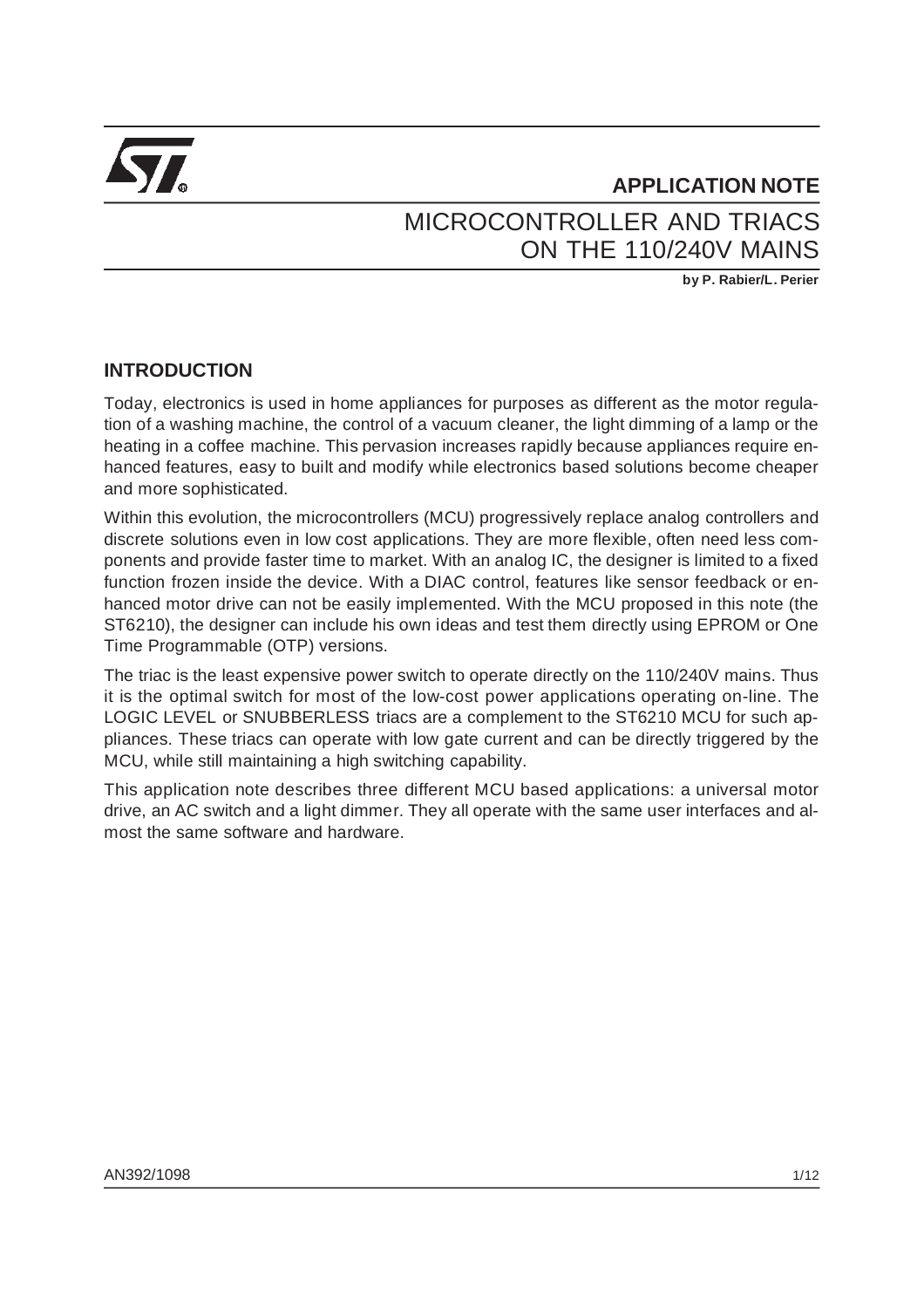# **UNIVERSAL MOTOR DRIVE**

#### **Basic function**

Universal motor drives with DIAC or analog controllers are currently used today. These circuits have the disadvantage of requiring many external components when controls include sophisticated features such as speed control with torque limiting or when parameters have to be easily changed from one design to an other. They are also limited in the choice of user interfaces.

A universal motor drive circuit, supplied directly from the 110V/240V mains has been realized using a MCU ST6210 and a SNUBBERLESS triac.The user interface is a touch sensor, a push button or a potentiometer. The board includes a minimum of components in order to save cost and size. The auxiliary supply is derived from the mains voltage.

#### **Power control**

The power device is a triac because it is the most economical on-line switch. The output power, and therefore the motor speed, are controlled by the phase delay of the triac drive. This delay is referred to the zero crossing of the line voltage which is detected by means of a connection to the mains neutral (fig.1). Changing operation from 60Hz to 50Hz can be achieved by making simple modifications to the MCU EPROM/ROM table defining the triac conduction angle versus power level. Automatic selection of the 50Hz/ 60Hz tables could be done.



**ST** 

#### **Figure 1. Mains synchronisation**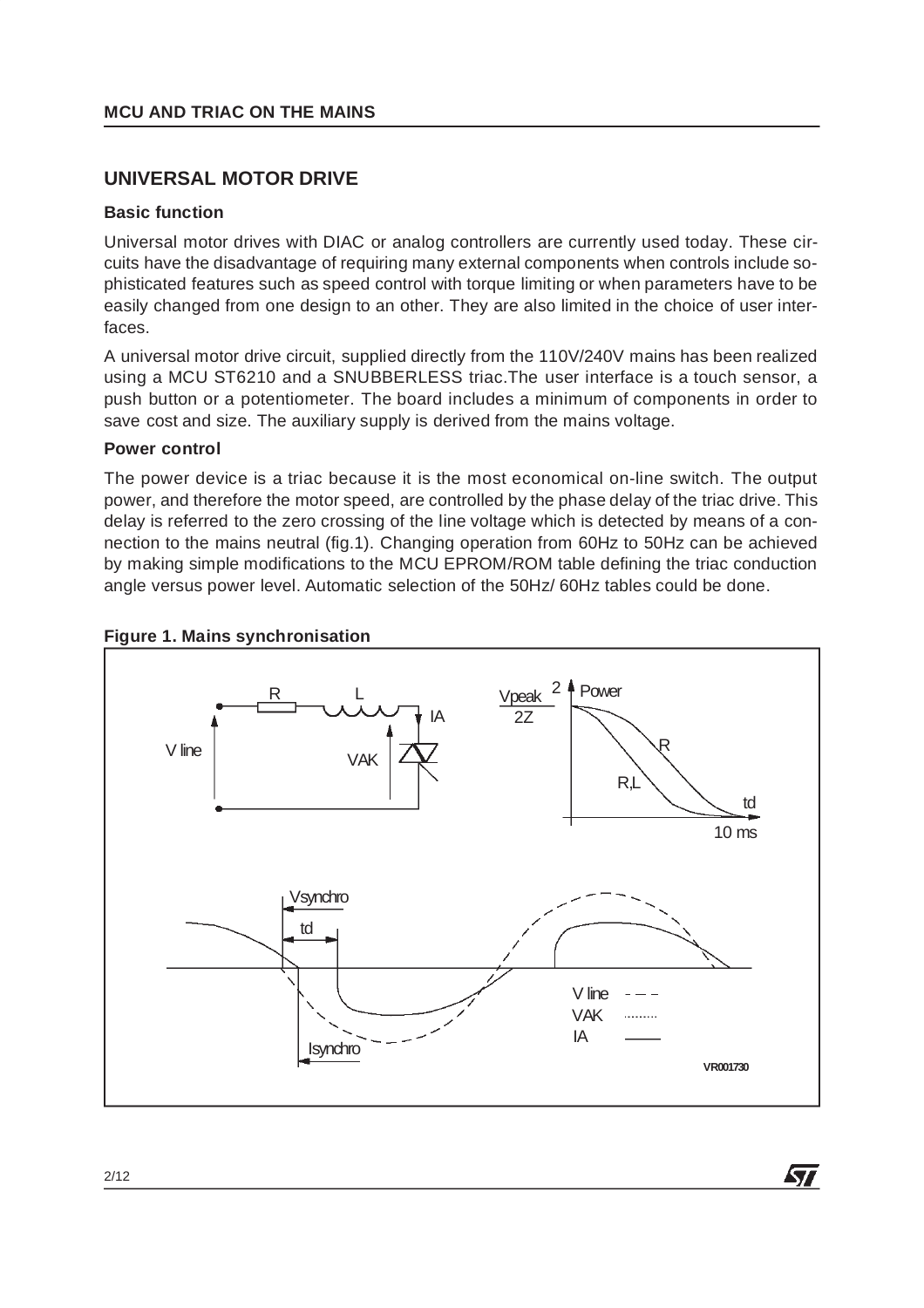A universal motor is an inductive load which may generate very strong dynamic constraints on the circuit at turn-off. Because of the phase lag of current with respect to voltage, the reapplied voltage can be different from zero. So the leading edge of the reapplied voltage across the triac can be very sharp because it is limited only by parasitic capacitances (fig.8). A SNUB-BERLESS triac is well adapted to this kind of loads because fast commutation characteristics can be obtained with low current rating devices. Otherwise, inrush current at motor startup is limited by the soft start feature included in the control.

#### **Triac drive**

The triac is directly driven by the MCU. The pulse driving the triac is short (100s) in order to minimize the +5V supply circuit size. The SNUBBERLESS triac is driven in quadrants QII and QIII with 60 mA gate current provided by three I/O bits of the ST6210 in parallel. This pulse is sufficiently long to insure the triac is latched at the end of the pulse. Pulse length can be modified if another triac or motor is used.

#### **User Interfaces**

There are three different user interfaces: a touch control, a push button and a potentiometer. Four modes can be selected on the board in order to define how the transmitted power is related to the user interface.

Three modes operate with the touch sensor or the push button. Dimming is obtained when the sensor or the button is touched for more than 330ms. If the touch duration is between 50ms and 330ms, the circuit is switched on or off. A contact of less than 50ms causes no action. Modes 1,2,3 differ in the way the motor speed is changed by sensor or button contact. (These values are given for the 60Hz version, for a 50Hz mains values are respectively 400ms and 50ms).



### **Figure 2. User interfaces**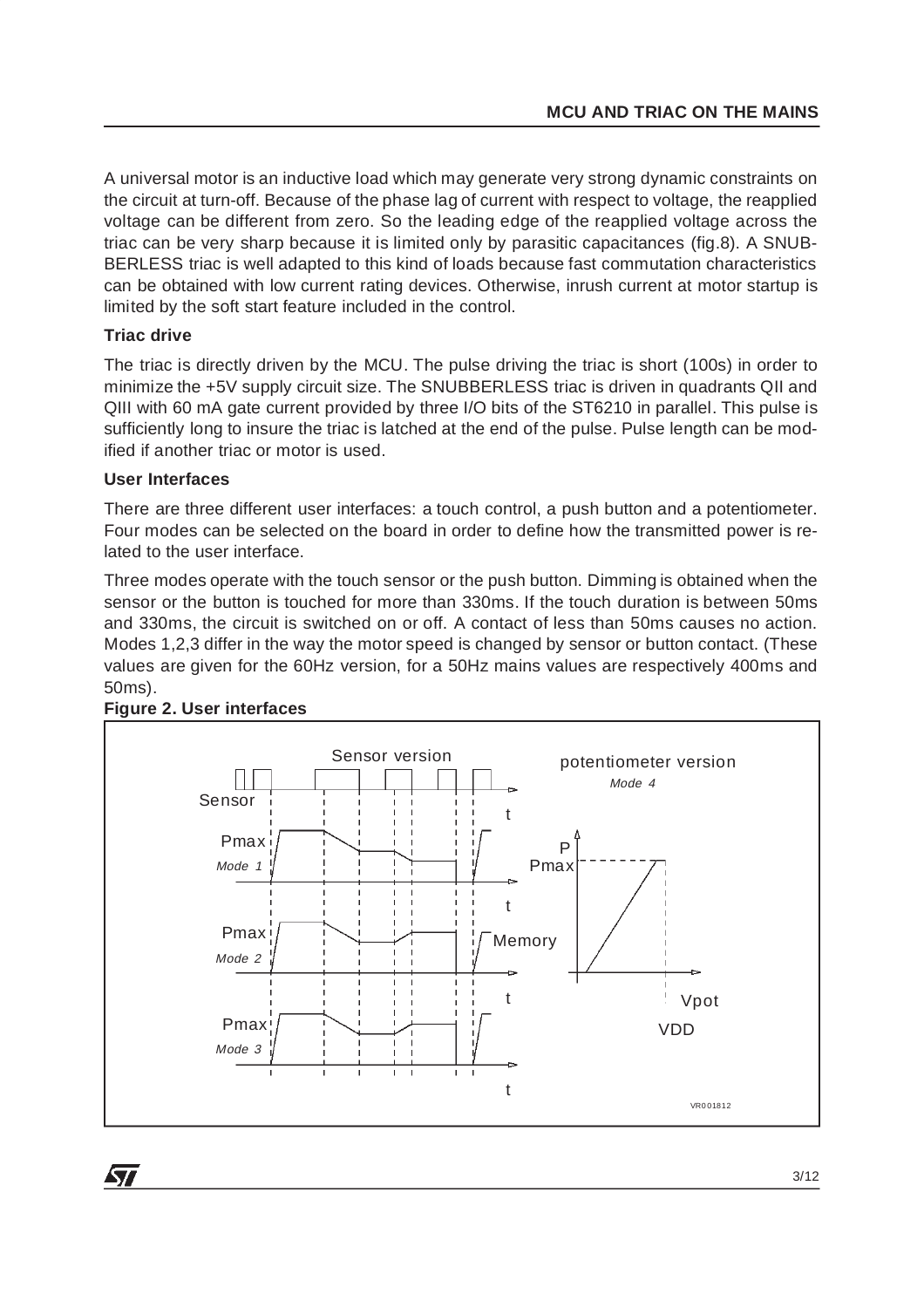Mode 4 directly relates transmitted power to potentiometer position (fig.2). All modes include a soft start.

When operating together, the SNUBBERLESS triac and the ST6210 MCU save components on the drive, logic power supply, mains connection, and the power side (fig.3).

The MCU chosen (ST6210) includes an 8 bit accumulator, 2k ROM, 64 bytes RAM, an 8 bit A/ D converter that can be connected to 8 different inputs, 4 I/O lines with 10mA sink current capability and a timer. Hysteresis protection is included in series with each I/O pin. The ST6210 is packaged in DIL or SMD packages. The ports, the timer and interrupts configurations can be chosen by software, providing high flexibility. The ST6210 has been designed to operate in very disturbed environments. Each I/O line contains internal diodes which clamp the input voltage between Vdd and Vss. These diodes are sized to withstand a continuous current of 1mA (typ.). With EPROM and OTP versions, the equipment development and preproduction can be done directly from the design lab providing a fast time to market.

The SNUBBERLESS triac (BTA 16-400CW for 110 V, BTA10-600CW for 220V) has been specially designed to drive loads which generate very strong dynamic constraints such as a vacuum cleaner motor. This triac can be triggered in quadrants QI, QII or QIII with gate and latching current of 35mA and 80mA respectively. In this application it is driven by three I/O lines of the ST6210 in parallel. This triac has high current switching capability ( $\frac{d}{dt}$ c>8.5A/ ms and 5.5A/ms for BTA10- 600CW), and high static dv/dt ([dV/dt]>250V/ms). So, in this circuit, it can operate without a snubber.



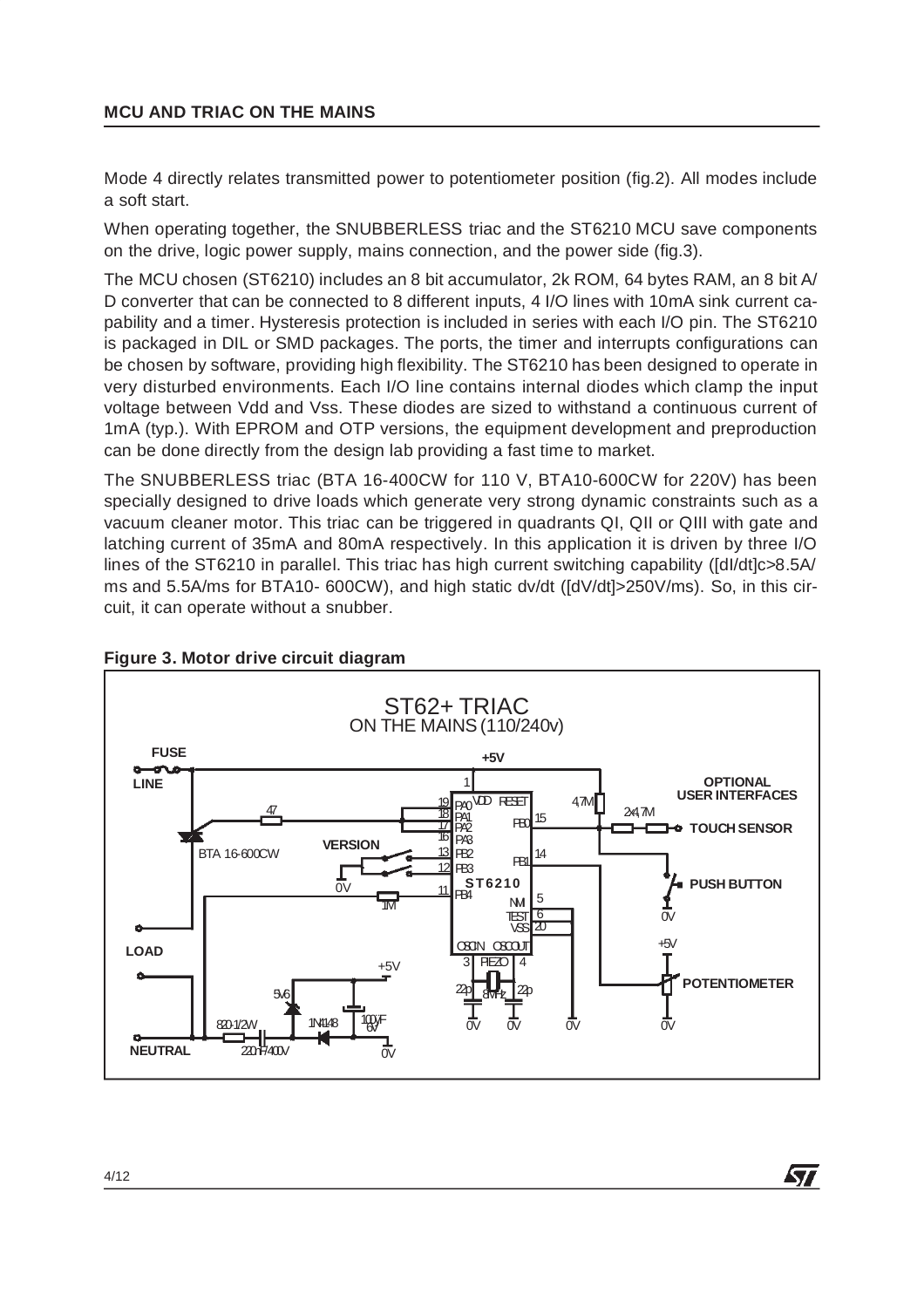

**Figure 4. Major steps of the software** Total consumption of the board is 3mA with an 8MHz oscillator. The board supply comes from the mains through a simple RCD circuit. The +5V is referred to anode 1 of the triac in order to provide the negative gate current necessary to drive the triac in quadrants QII and QIII. The 5V supply capacitance is mounted as near as possible to the MCU with very short interconnecting traces to maximize RFI immunity.

> The touch sensor is a voltage divider between line and neutral. It operates when the +5V supply input of the circuit is connected to the line potential. This connection to the mains must be provided.

#### **Software**

All operating features are contained in a 700 byte program. More than 1byte of ROM is available for additional features. The architecture of the software is modular in order to provide maximum flexibility.

A lockup table relating delay time to the power requirement contains 64 different levels. The conduction time of the triac can vary from 1.7ms to 6.7ms for a 60Hz application and from 2ms to 8ms to a 50Hz application. The user can easily adjust the minimum and maximum power levels because the corresponding delay times are slowly changing at the top and bottom of the table. The table can be modified in ROM/EPROM to meet different conditions e.g. 50Hz or 60Hz operation or varying loads.

One software version covers all four user interface modes without hardware change.

All inputs are digitally filtered so that an input is validated only if it remains constant for 15s or more. So, passive filter components can be saved. The mains supply carries disturbances (glitches, telecommand signals, ...) which could disturb the triac drive. For this reason, a mains voltage zero crossing is only

**ST**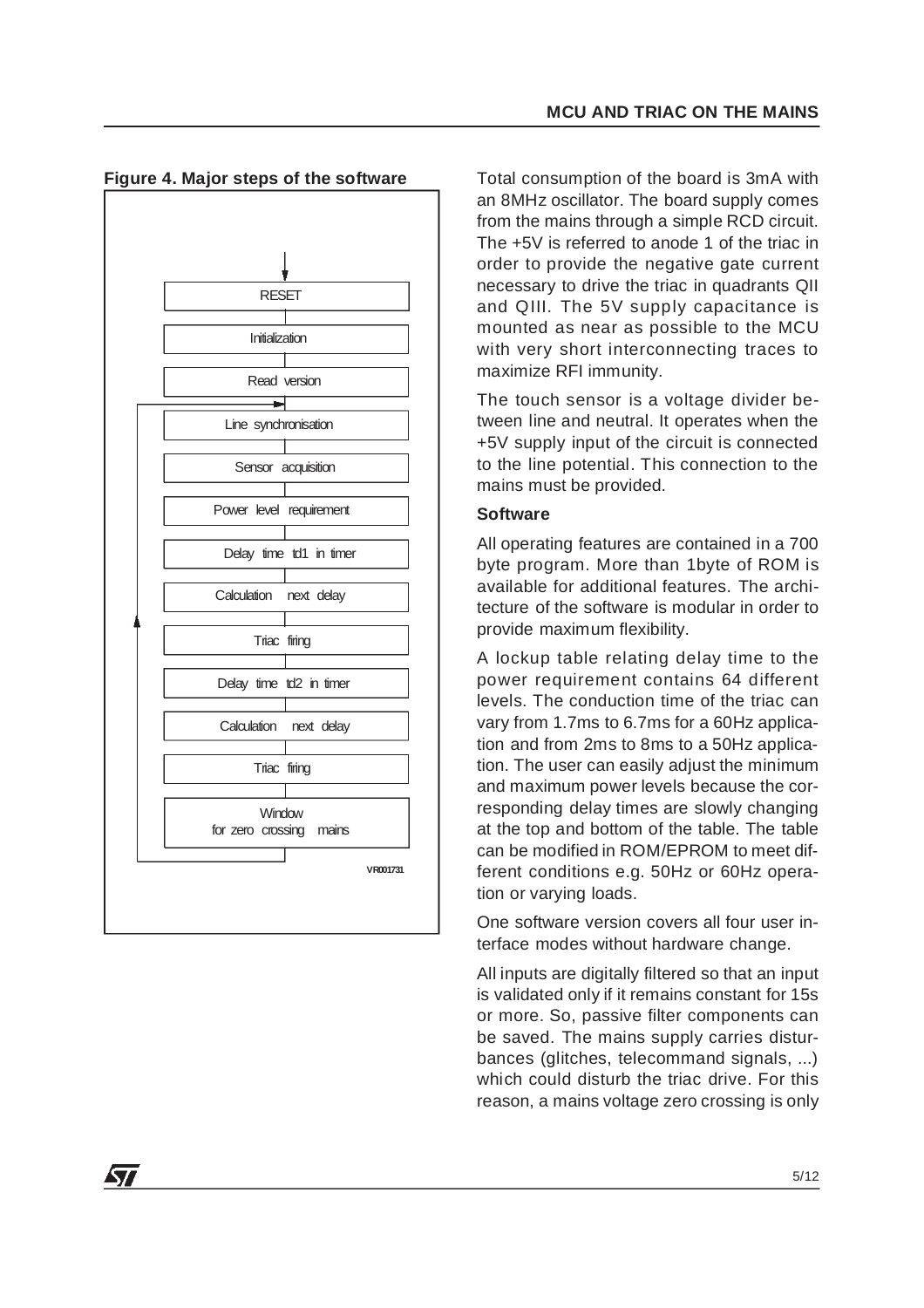validated if it occurs during a window of time (1.7ms each 16.6ms for 60Hz operation and 2ms each 200ms for 50Hz operation) selected by the internal timer of the MCU. This block acts as a filter and again eliminates external components (fig.4).

This circuit can be used as a basis for development of more sophisticated features such as vacuum regulation in a vacuum cleaner, speed control in a food processor, speed regulation with torque limiting in a drill, unbalance detection in a washing machine or door opener with remote control.

# **AC SWITCH**

AC switches operate as relays. They have to turn-on as soon as possible after a mains voltage zero crossing in order to prevent the disturbances induced by a sharp leading edge of current. Their operating current has to be small in order to minimize the supply coming from the mains. Also, they are usually driven through isolated interfaces such as an optocoupler or transformer.

The motor drive circuit described previously can be used as a basis for such applications. When the zero crossing of the mains voltage is detected, this triac is turned-on.

A SNUBBERLESS triac such as the BTA 16-600BW is suitable for an AC switch. Its switching characteristics ([dI/dt]c>14A/ms) allows it to control various types of resistive and inductive loads.



#### **Figure 5. Delay time in drive of an AC switch**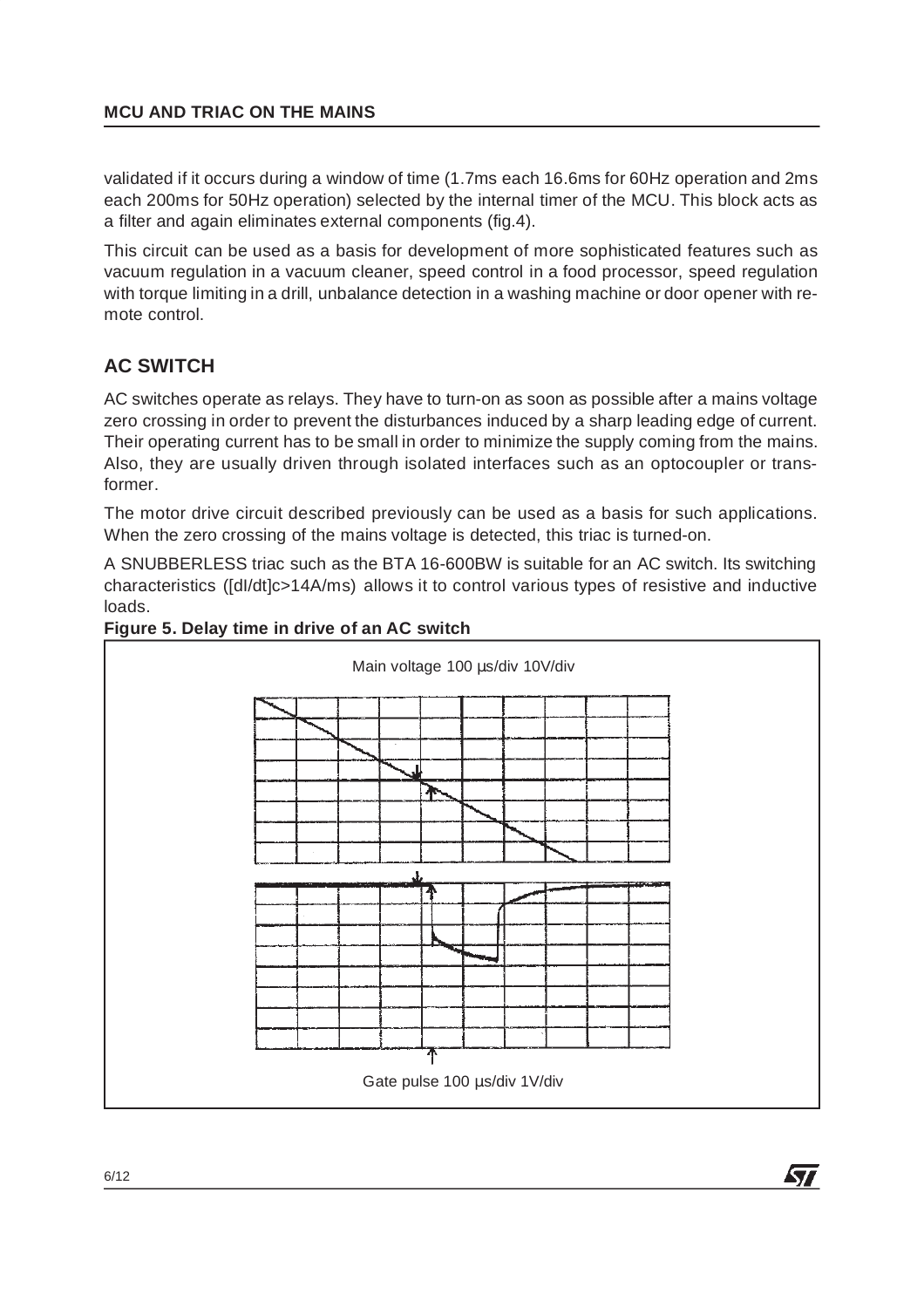The figure 5 shows that a ST6210 can turn-on a triac 35ms after the mains voltage zero crossing. With such phase delay (0.75 $\degree$ /60Hz and 0.63 $\degree$ /50Hz), the voltage reapplied across the load is small (V) and the leading edge of current is minimal.

Such an AC switch can include additional features such as voltage and current monitoring or feedback features. This AC switch can also be used, for instance, in a refrigerator (with smaller triacs) with several compartments where the MCU controls different temperatures. The MCU can then interface the sensors, solve the priority conflicts and drive the AC switches with the optimal sequence.

# **LIGHT DIMMER**

### **Basic function**

**ST** 

The motor drive board can also operate as a light dimmer. However, the board can be slightly modified such that the neutral connection is no longer necessary. Then, the board can be plugged in series with the line wire like a mechanical switch. The synchronization and the auxiliary supply are obtained from the voltage across the triac (Fig.6).

A light dimmer operating directly on the 110V or 240V mains has been realized using a MCU ST6210 and a LOGICLEVEL triac. This circuit drives halogen or incandescent lamps supplied directly from the mains or through a low voltage transformer. It includes softstart and protection against transformer saturation and against open load. The user interfaces are the same as with the motor drive.



# **Figure 6. Light dimmer circuit diagram**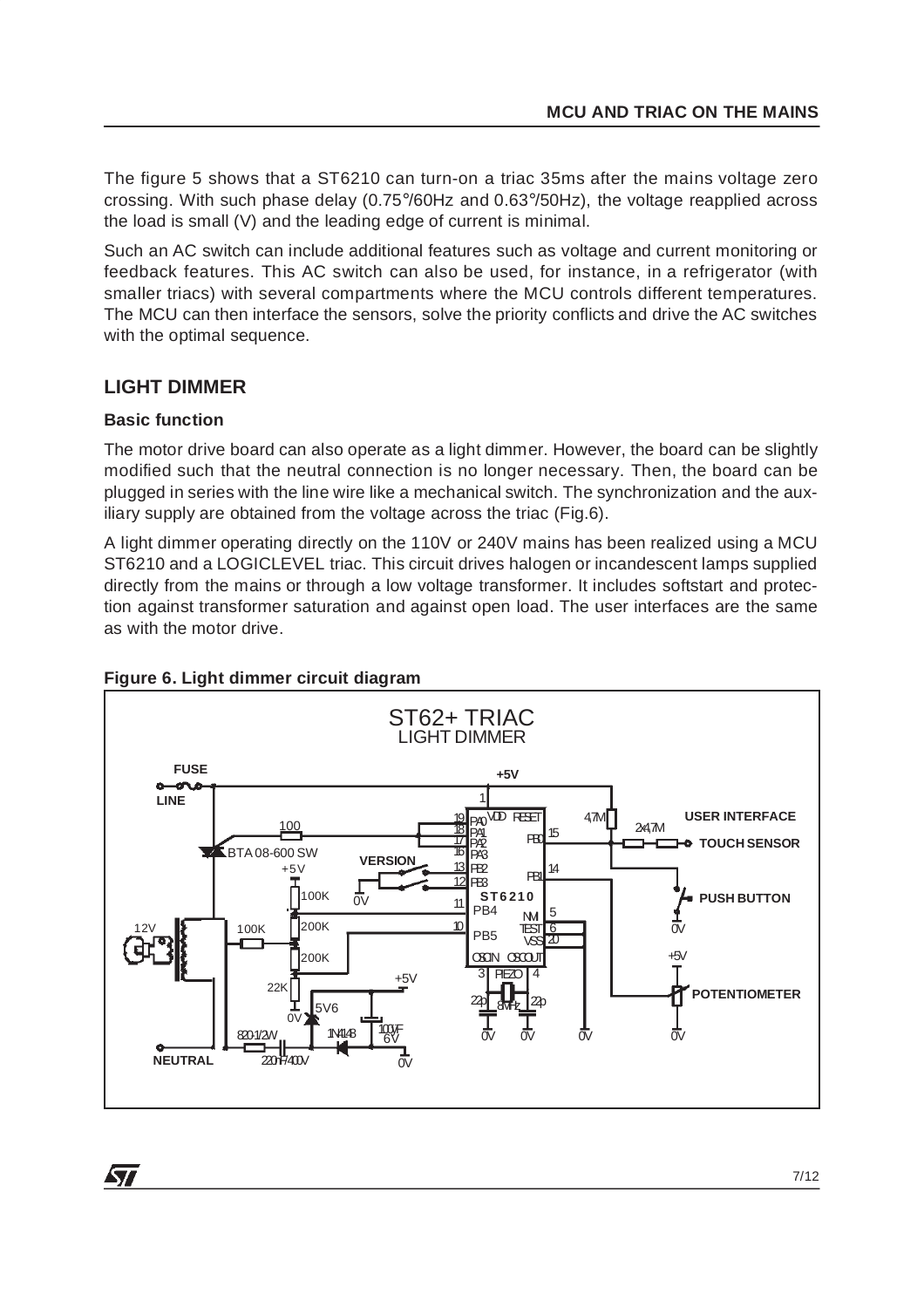#### **Power control**

Power is controlled by the phase delay (td) of the triac drive. In the previous design, td is referred to the zero crossing of the line voltage. In order to avoid a connection to the mains neutral and connect the circuit directly in series with the load, the trigger delay is referred to the previous zero crossing of the current (fig.1). When the current in the triac is zero, the mains voltage is reapplied across it. Synchronization is achieved by measuring this voltage. This main voltage is monitored over each halfwave with a network of resistances connected to two I/O lines of the ST6210. This allows detection of spurious open load and the retriggering of the triac with multipulse operation if it is not latched after the first gate pulse.

#### **Operation with a transformer**

Low power halogen spots use low voltage lamps (12V typ.) usually supplied through a low voltage transformer. Dimming these lamps is simple with this circuit thanks to the program features included in the ST6210 :

\* At the start, the delay time between the first gate pulse and the synchronization instant is greater than 5ms. This limits induction in the transformer and the risk of saturation.

\* The circuit starts on a positive line halfwave and stops on a negative one. Thus it starts with positive induction and stops after negative induction has been applied. This helps to minimize the size of the magnetic core material, and the current rating of the triac.

\* The timer is precisely tuned in order to obtain 8.3ms (for 60Hz) or 10ms (for 50Hz) delay between two gate pulses. As a result, the triac is driven symmetrically in both phases so that continuous voltage in the transformer is avoided and noise in the transformer is reduced. Otherwise, the voltage across the triac is monitored to detect a spurious open load condition at the secondary of the transformer.

The inrush current at the turn-on of a lamp (halogen or incandescent) is also reduced due to the soft start feature of the circuit (fig.7).

#### **Triac drive**

The triac is directly driven by the MCU. The pulse driving the triac is 50ms long. The LOGIC LEVEL triac is driven in quadrants QII and QIII with a gate current of 20mA provided by two I/ O lines of the ST6210 in parallel. The LOGICLEVEL triac has a maximum specified gate triggering current of 10mA at 25°C.

The triac is multi-pulse driven. Therefore, inductive loads can be driven without the use of long pulse drives. As a result, the consumption on the +5V supply can be minimized and the supply circuit becomes very small. Before supplying the first drive pulse, the triac voltage is tested. If no voltage is detected, a spurious open load or a supply disconnection is assumed to have occurred and the circuit is stopped. After the first driving pulse, the triac voltage is monitored. If the triac is not ON, another pulse is sent. The same process can be repeated up to four times. Then, if the triac is still not ON, the circuit is switched off.

#### **Hardware**

The light dimmer board is almost the same as the motor drive board (fig.6). The major differences concern the position where the voltage is measured and the triac choice. When the board is dimming a resistive load, an RFI filter should be added in order to the RFI standards (i.e. VDE 875).

In a dimmer, because of the resistive load, dynamic constraints are lower than in a motor con-

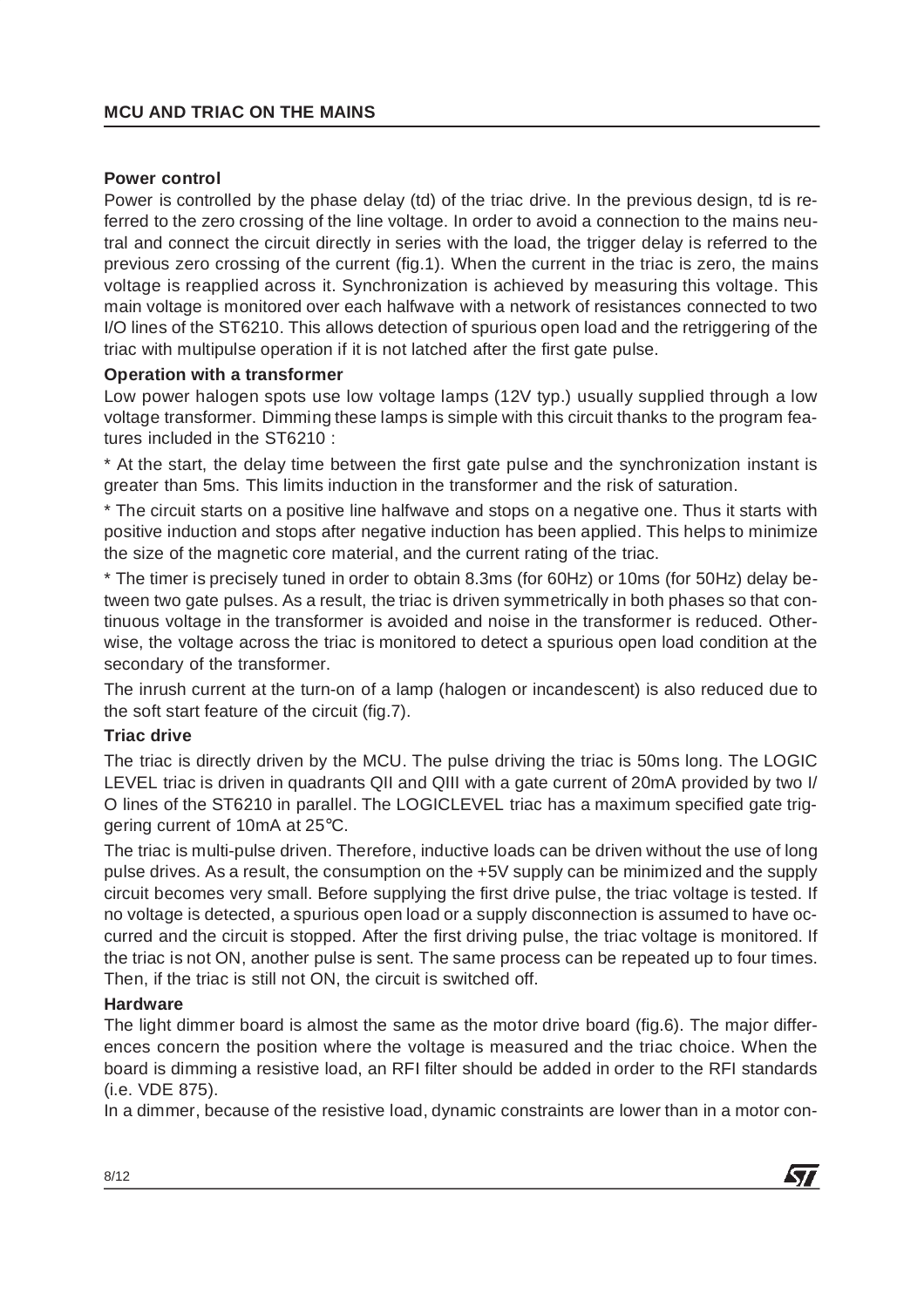trol, so a LOGIC LEVEL triac (BTA08-400SW or BTA08-600SW) is used for safe gate current. This triac has been especially designed to operate with a MCU. It is a sensitive triac (IGT<10mA) which can be triggered in quadrants I, II and III. This triac has high switching capabilities (dI/dt]c>3.5A/ms), ([dV/dt]c>20V/ms). Thus it can also operate without a snubber in this circuit.

This board is supplied when the triac is off. A minimum off-time of the triac (1.7ms/60Hz and 2ms/50 Hz) is necessary to ensure its supply. The RCD circuit is the same as the one used for the motor drive board.

#### **Software**

**ST** 

The light dimmer software is practically the same as with the motor drive. The major difference concerns the mains disturbances rejection in order to prevent lamp flickering. The timing is carried out internally by the MCU timer. The period of operation can be modified to follow the variations of the mains frequency but not the spurious disturbances. The mains synchronisation signal is received every cycle.

#### **Figure 7. Soft start with lamps**

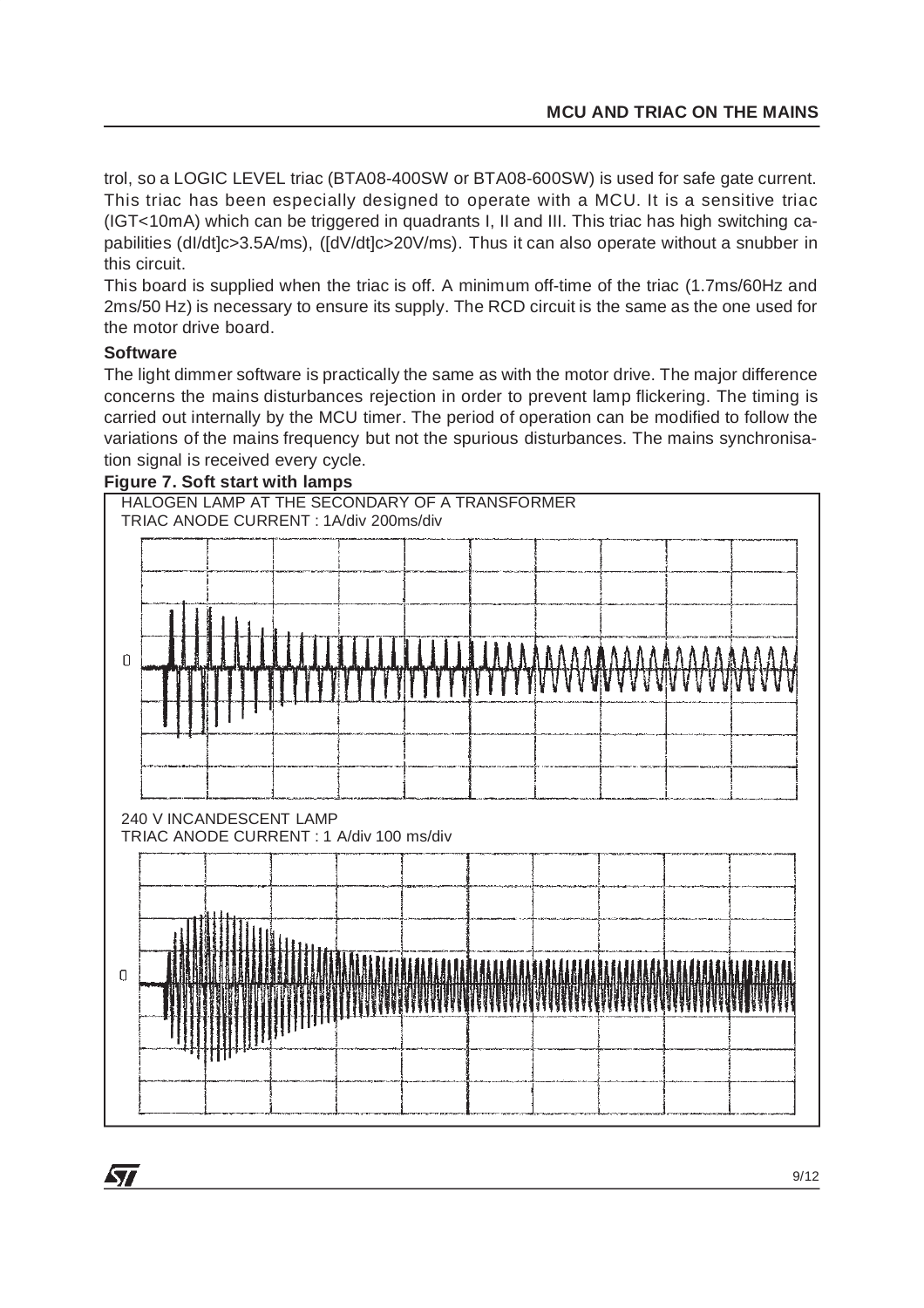The corresponding mains period is measured and compared to the internal timer period.

If a difference remains after many cycles, the timer period is modified to follow the mains. This block acts like a low band filter which eliminates external filtering components.

The user interface can be modified to fit other applications such as IR presence detection or alarm, remote control, etc .

# **PRACTICAL RESULTS**

Figure 7 presents the soft start operation with a halogen lamp operating from the secondary of a low voltage transformer and with a high voltage tungsten filament lamp.

With soft start, the peak in-rush current is about 3 times the nominal current compared with 10 to 15 times otherwise. Therefore, the lamp life time is maximized, blowing the input fuse is prevented and the size of the triac is minimized. The figure 8 presents the current and voltage in a triac driving a universal motor.

# **SUMMARY**

Microcontrollers (MCU) are in common use in most areas of electronics. They are now set to penetrate the very cost sensitive area of home appliances. The applications described in this paper show that enhanced appliance circuits can be designed with fast prototyping using a ST6210 MCU and a SNUBBERLESS or LOGIC LEVEL triac. These circuits are low cost and they can provide more features with less components than classical solutions.

The presented circuits are a universal motor drive, a AC switch and a light dimmer operating from the 110/240V mains. The light dimmer drives incandescent and halogen lamps supplied either directly from the mains or through a low voltage transformer. The motor drive can be adapted, for instance, to vacuum cleaners, food processors, drills or washing machines. Those circuits include soft start and protection features. Different user interfaces can be chosen: touch sensor, push button or potentiometer.

Such features are obtained with only few components: a ST6210 MCU in 20pin DIL/SMD package with a LOGIC LEVEL or SNUBBERLESS triac in TO220 package and some passive components.

Additional features like motor speed regulation, torque limitation, vacuum or unbalance control, IR presence detection, remote control, alarm, homebus interface or electronic shortcircuit protection with IGBT/Mosfet can be implemented from these circuits.

Bibliography

Thyristors and triacs application manual 1986 / STMicroelectronics Universal Motor Speed Control / P.Rault + Y.Bahout

*st*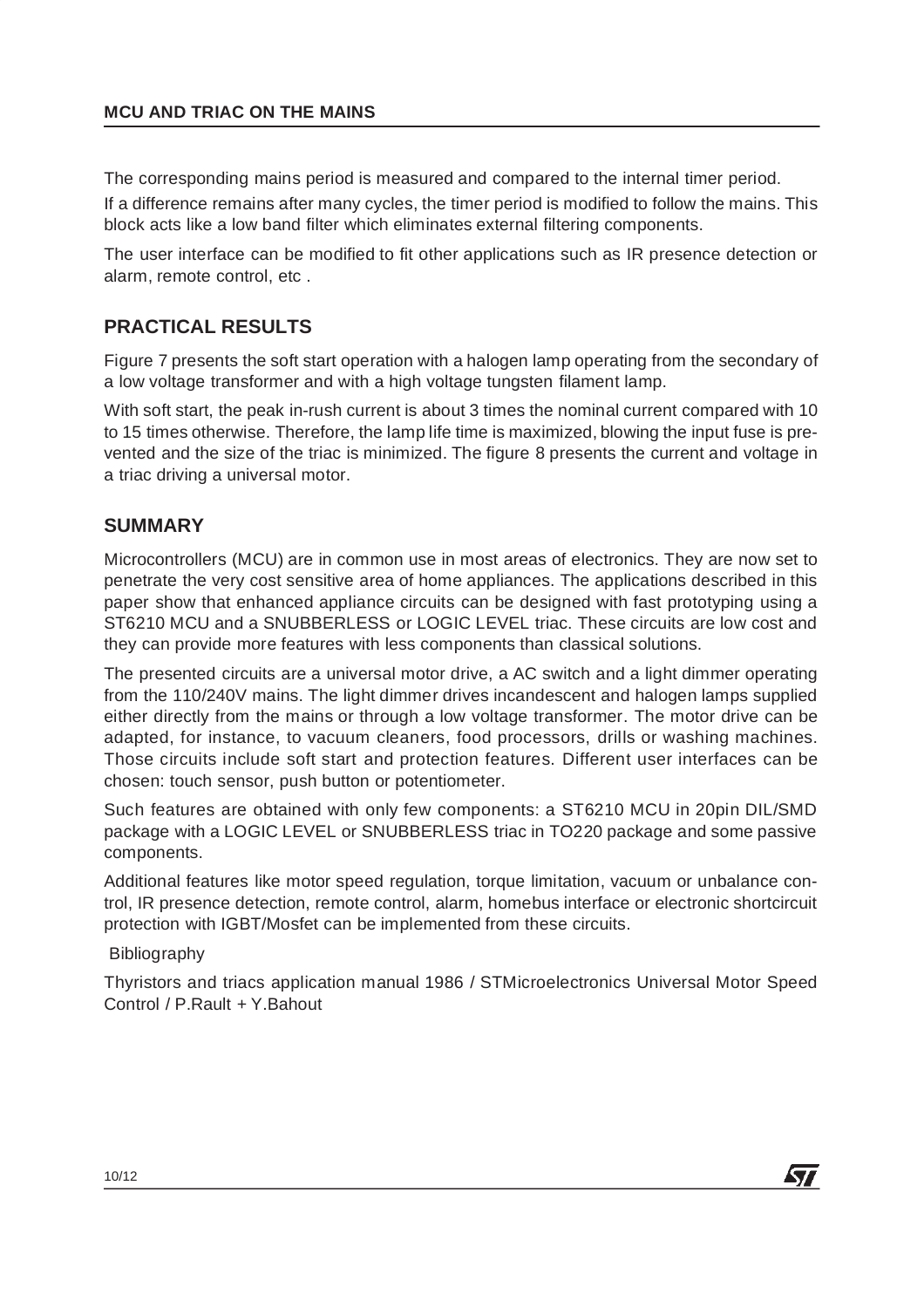

**Figure 8. Universal motor drive: Current and Voltage in the Triac**

Thyristors and triacs application manual 1989 / STMicroelectronics Microcontroller based universal motor speed control / M.Queyrol

ST62 user manual 1991 / STMicroelectronics

Power control with ST6210MCU and triac / Ph.Rabier + L.Perier